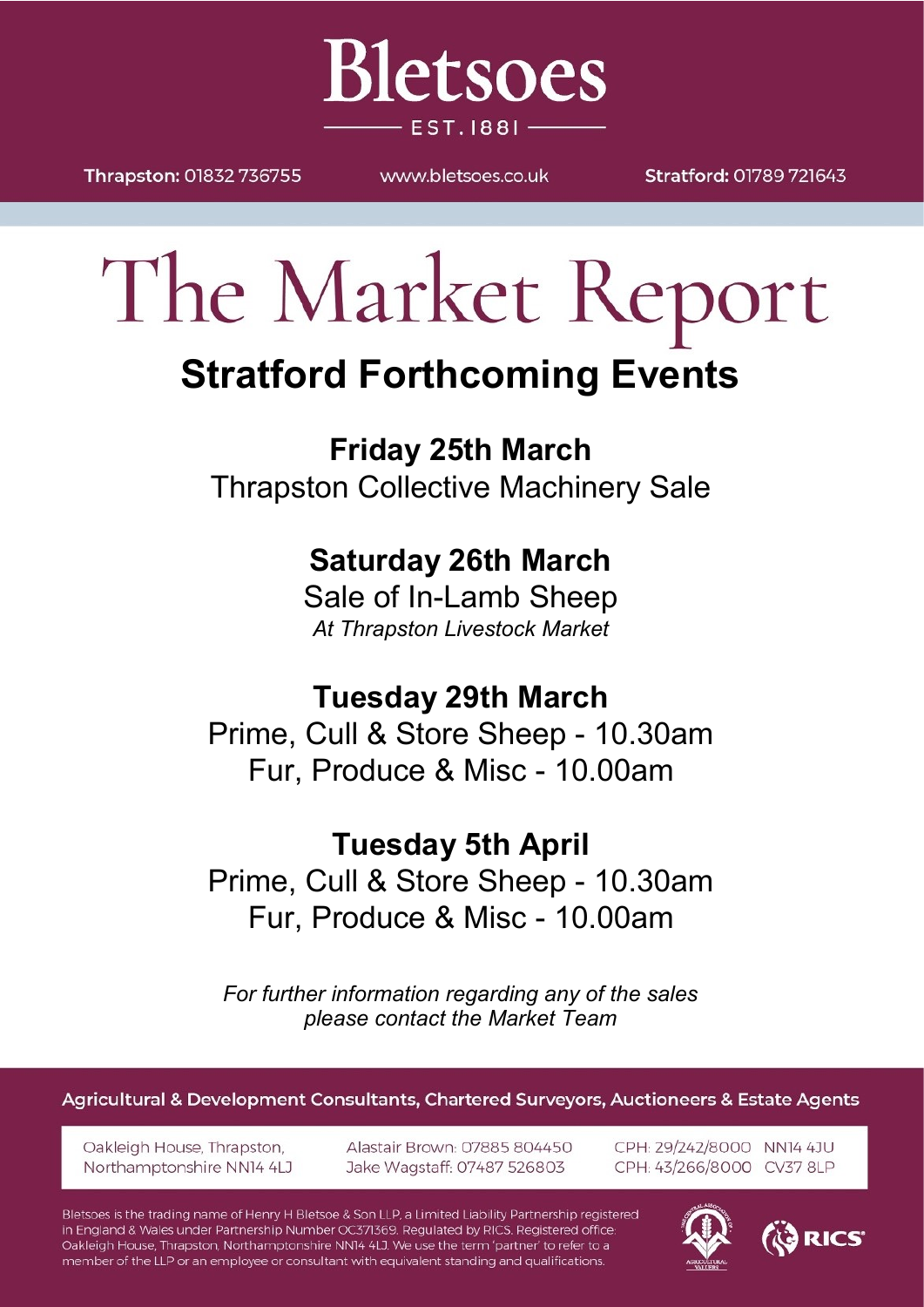#### **REPORT FOR TUESDAY 22ND MARCH**

Prices a little better than last week and look like they could maintain at a similar level of trade as Easter will soon be upon us. Also, it is the ninth month of the Muslim calendar year, and the holy month of Ramadan is being held  $(2^{nd}$  April – 2<sup>nd</sup> May). This is a very important religious time for Muslims and Ramadan is helping to create the excellent prices at the moment for your older sheep. In a couple of weeks we will probably see the finish of the demand, so if you have some to sell don't miss the opportunity.

Hoggets sold to £122.64 or 266.5p, Cull Ewes sold to £191, In-Lamb sheep sold to £106, Store Lambs sold to £80 and Cade Lambs sold to £15.

#### **211 Prime Hoggets**

**24 Standards** – Topping at 254p for JM Ballard for 39kg hoggs; C Lockton sold his 39kg hogg to 264p; R Hall & Sons sold 34kg hoggs to 241p; Mark Taylor saw 240p for his 36kg hoggs; and N & LC Holdsworth sold a 34kg hogg to 232p. Top price per head sold to £99.06 for JM Ballard; and £95.94 for C Lockton.

| $\mathbf 0$ |        | From |        | Average |        |
|-------------|--------|------|--------|---------|--------|
| 254p        | £99.06 | 232p | £78.88 | 245p    | £90.15 |

**101 Mediums** – WR Haines topped this section and the day at 266.5p for hoggs weighing 43kg; VR Phipps sold his 42kg Texels to 264.5p; JM Ballard sold to 259.5p for 44kg hoggs; P & M Careless sold their 44.5kg hoggs to 259p; and S Collett sold her 45.5kg hoggs to 259p.

Top price per head in this section sold to £117.85 or S Collett; P & M Careless sold theirs to £115.26; WR Haines sold to £114.60, and JM Ballard sold his to £114.18.

|        |                     | From |        | Average       |        |
|--------|---------------------|------|--------|---------------|--------|
| 266.5p | .85<br><b>C</b> 4 4 | 238p | £95.00 | つらつ<br>257.9p | 109.89 |

**84 Heavies** – VR Phipps sold a pen of thirteen 46kg hoggs to 262p; JM Ballard sold his 47kg hoggs to 257p; P & M Careless sold 47.5kg hoggs to 256p; WR Haines sold 47kg hoggs to 255p; and C Lockton sold 49kg hoggs to 250p.

Top price per head in this section sold to £122.50 for C Lockton; P & M Careless sold theirs to £121.60; JM Ballard sold to £120.79; S Collett sold to £120.64; VR Phipps sold to £120.52; and WR Haines sold to £119.94.

| 1 U  |         | ∙rom |         | Average |  |
|------|---------|------|---------|---------|--|
| 262p | £122.50 | 213p | £108.63 | 246p    |  |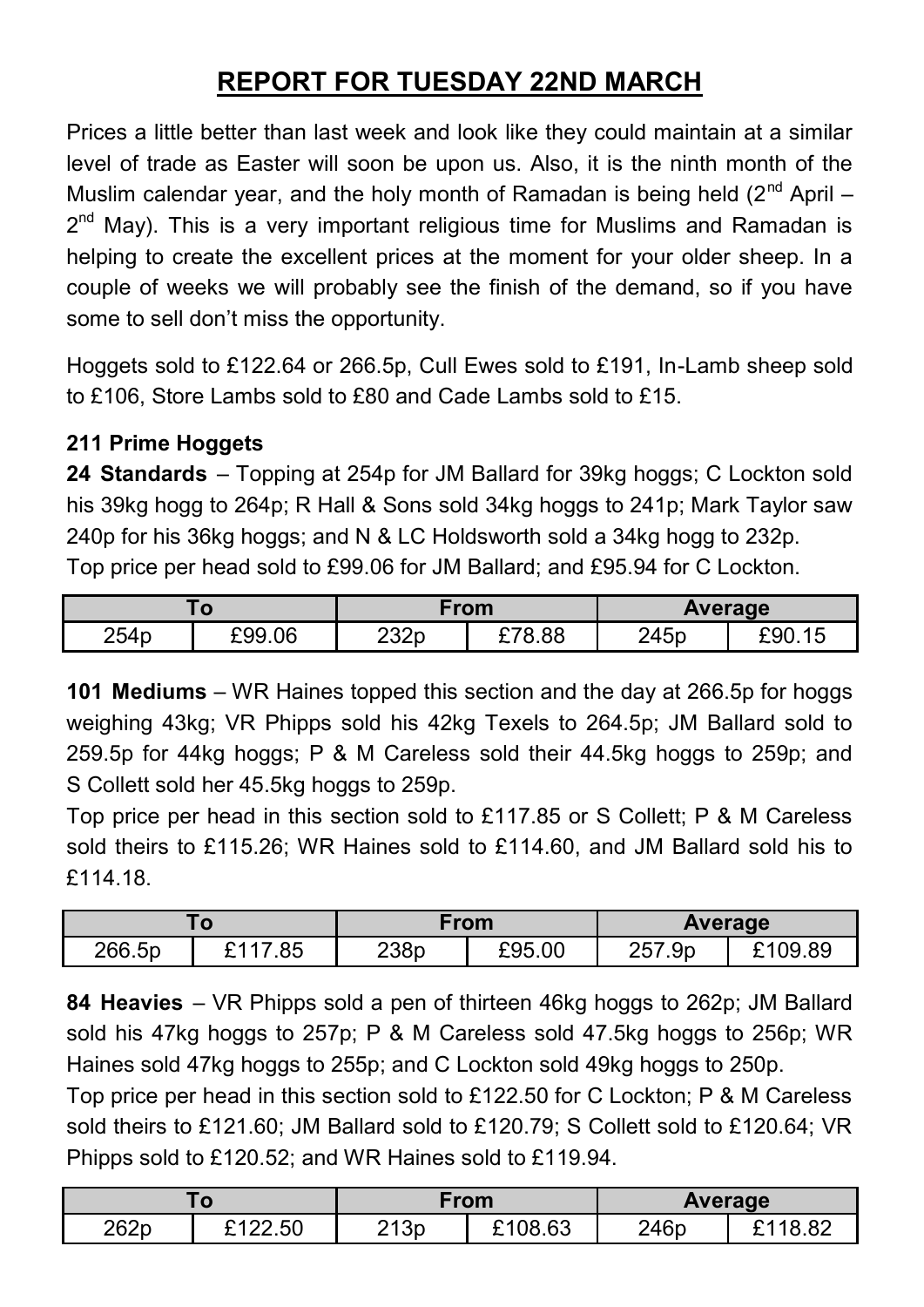**2 Over 52kg** – C Lockton sold 56kg hoggs to 219p; and WR Haines sold 58kg hoggs to 200p.

Top price per head in this section sold to £122.64 for C Lockton; and WR Haines sold to £116.

| $\overline{0}$ |         | From             |         | Average |         |
|----------------|---------|------------------|---------|---------|---------|
| 219p           | F122 R4 | 200 <sub>p</sub> | 116.00؟ | 209.3p  | £119.32 |

#### **38 Cull Ewes & Rams**

Selling to £191 for Texels from P & M Miller with others to £168; B Burrows & Sons sold Suffolks to £155 from £143 and Mules to £120; MR & BE Baylis sold Mules to £116; N & LC Holdsworth sold ewes to £113; TO Withers saw a top of £103 for his ewes; and JE Lea & Son sold a Mule to £95.

#### **Ewe Quality Pricing**

First Quality Ewes sold to £191 and averaged £155.40

Third Quality Ewes sold to £46 and averaged £33.50

Mules:

First Quality Ewes sold to £120 and averaged £104.20

Third Quality Ewes sold to £48 and averaged £46

Please understand the Rules and Conditions of Sale when selling Cull Ewes:

Vendors, please check if your ewes are in-lamb, a number were found today, the consequences are that there will be 33% deducted from the sale price to compensate, and if they are found in-lamb when slaughtered at the abattoir, along with a stern telling off, if not jail from the Trading Standards and meat inspectors.

| 70 V                        | From       | Average      |
|-----------------------------|------------|--------------|
| .00<br>$^{\circ}191$ .<br>- | .00<br>ດດ⊿ | 0.11<br>0.00 |

#### **37 Store & Breeding Sheep**

Prices topped at £106 for JR Bacon with three Grit Stone ewes, **In-lamb** to the Grit Stone.

**Cade Lambs** sold to £15 from £11.50 for J Albutt.

**Store Sheep** sold to £80 for C Lockton; W Taylor sold their Texels to £76.50; N & LC Holdsworth sold stores to £59; MW Wyles sold his stores to £37 from £19.



Click the link to view our Stratford Facebook page for further up to date information about our sales pre and post sale. <https://www.facebook.com/StratfordLivestockMarket/>